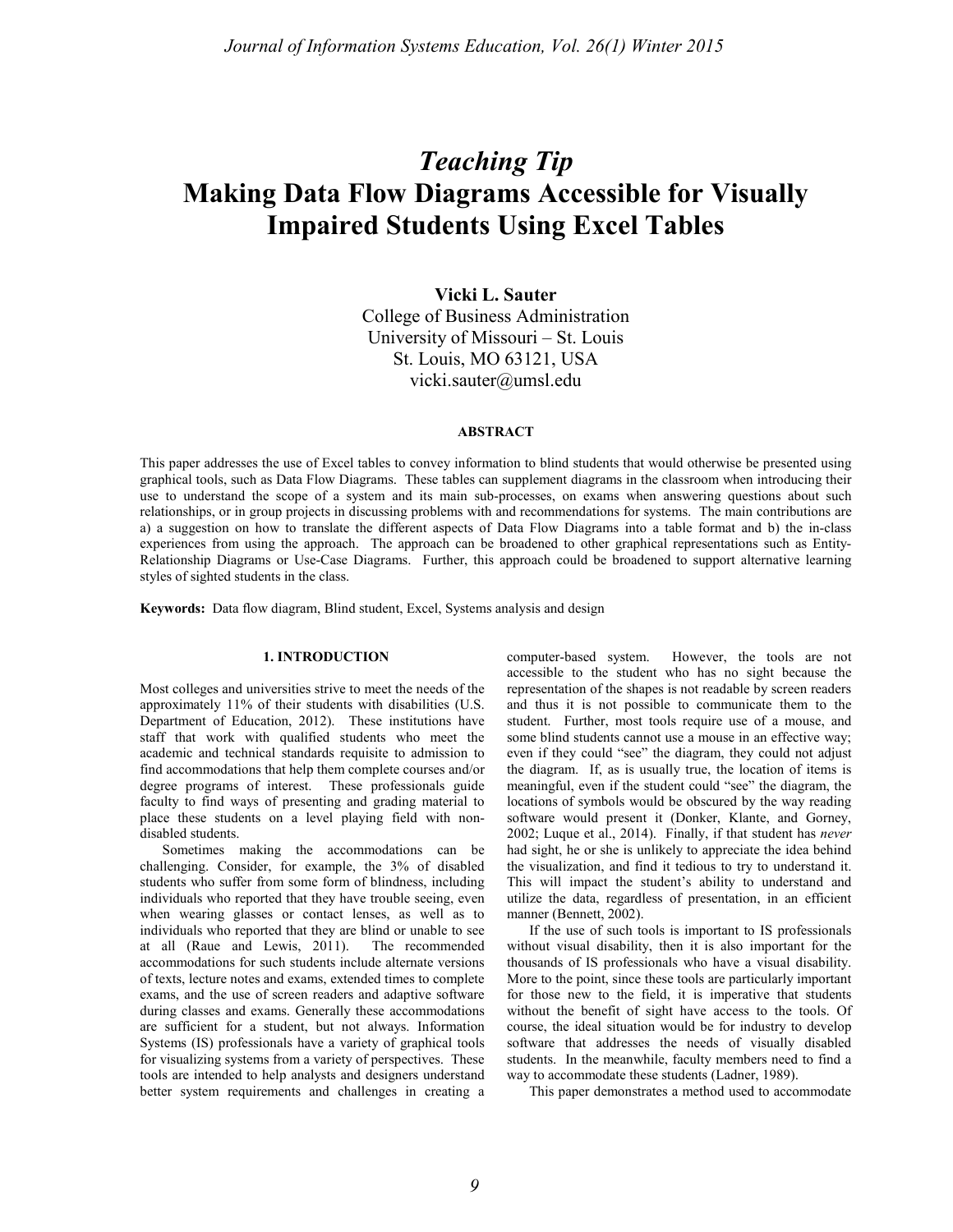such a student in a Systems Analysis class. The particular diagraming tool discussed is Data Flow Diagrams, which is important both for understanding a computer system and for analysts to communicate changes to the system to a client.

#### **2. DATA FLOW DIAGRAMS**

The Data Flow Diagram (DFD) is one of the oldest structured tools available to support systems analysis and design. Gane and Sarson (1979), Yourdon and Constantine (1979), and Hatley and Pirbhai (1987) all recognize the need to provide a graphical representation of the *logical* path of information through a system. They propose a simple representation that includes the flow of information, the location where information was transformed, the storage of data, and the source and sink of the information. Unlike flow charts that preceded them or the variety of other graphical tools that have come since their development, data flow diagrams do not require the analyst to commit to a physical implementation of any sort. Further, these simple diagrams can be useful to help the analyst understand the system and to communicate about the system to the users. In fact, Gane and Sarson (1979, p.25) identify the diagrams as a "key tool for understanding and working with a system." More recently, Jeyaraj and Sauter (2007) find that DFDs continue to be an important tool for the *analysis* of complex systems.

Data Flow Diagrams allow a limited number of symbols to represent the data:

- Square Boxes represent external entities that are the origins and destinations of the information outside of the system
- Circles or Rounded Rectangles represent the activities, or the transformation of data
- Arcs represent the flow of information from activity or sources to another activity or destination
- Rectangles without one side represent the storage of information.

These are the only aspects of the system represented. No individual people, decision points, or technology is represented in the diagram. Of course, there are multiple levels of detail represented in the diagrams that are connected by a number associated with the activity. The highest level of abstraction is the view of the system in its environment; this level is the *Context Diagram*. It has one activity, the system, and as many external entities as necessary. An example of a context diagram for a student registration process used in the class is shown in Figure 1.



**Figure 1: Context Diagram**

The first attempt to show detail of the system itself is in the *Level 0 Diagram*, which represents the major subsystems and the flow of information among them. The Level 0 Diagram is shown in Figure 2. The major subsystems (processes) shown on the Level 0 Diagram are: Obtain Departmental Schedules, Integrate Department Schedules, Determine Student Eligibility, Enroll Students, and Compile and Distribute Information. The flows are labeled on the arcs, the external entities are in the boxes and the data stores are indicated by the rectangles without right sides. Of course, to illustrate this system fully, there are further explosions, such as the Level 4 Diagram shown in Figure 3.



**Figure 2: Level 0 Diagram**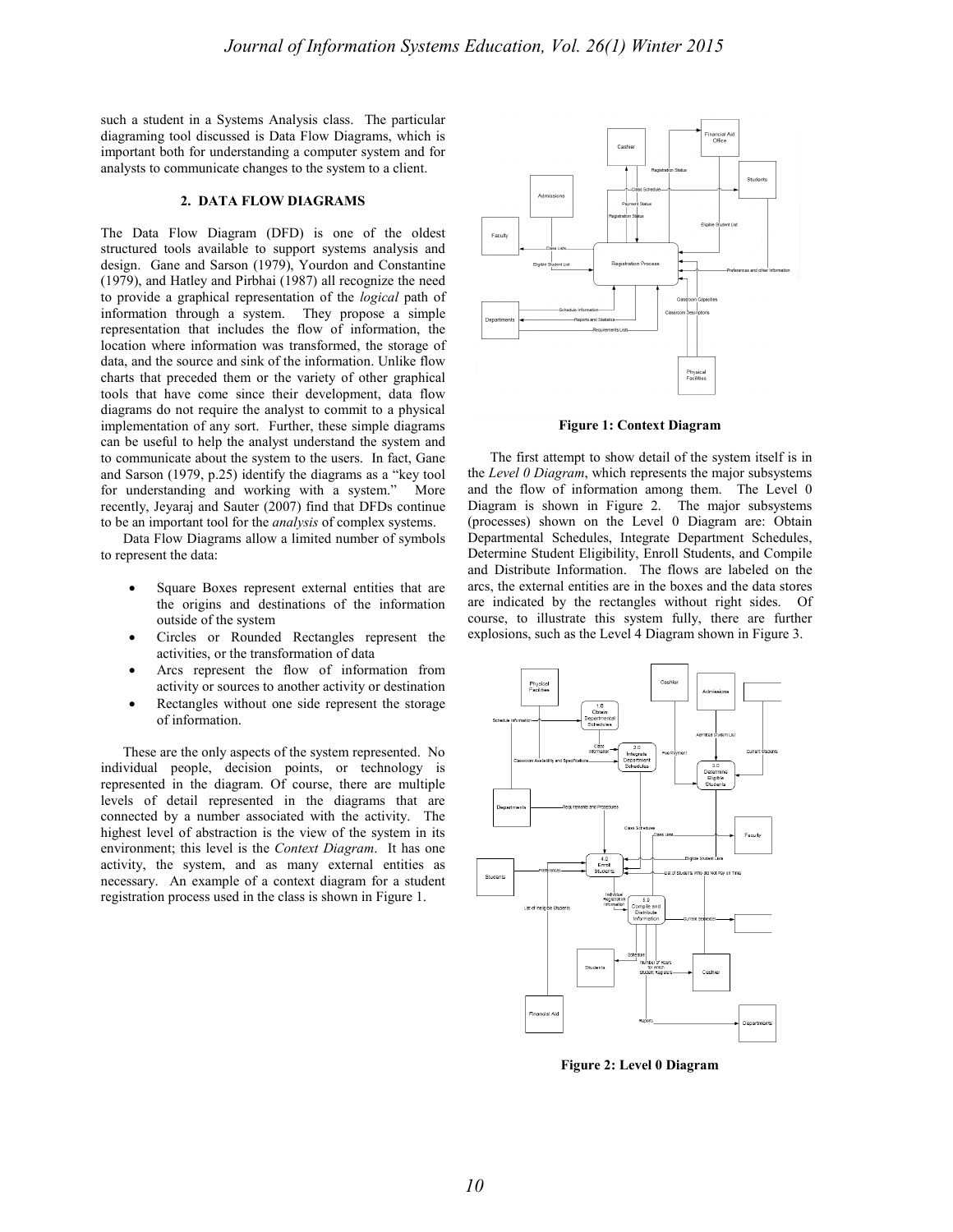The process of creating data flow diagrams is straightforward and most students can master the rules quickly. What *is* difficult for students is learning how to scope the system and subsystems. The diagrams help students to evaluate what exists within the system boundary as well as the boundary of each of the subsystems.



**Figure 3: Level 4 Explosion**

Further, the diagrams help students understand the detail of the processing, using and storing of data. The value of the data flow diagram, especially in a classroom environment, is to help students understand those boundaries by being able to visualize the relationships. These visualizations help students (and IS professionals) walk through the system to learn where they understand the system from the *user's* perspective to be able to provide system requirements. Because the diagrams are quite accessible to the client (see, for example, Jeyaraj and Sauter, 2007), they can form the basis for discussion between the students and their clients to determine if their understanding of the system is correct. Similarly, at the end of the project, the student can walk through the proposed logical diagram to ensure the client understands the proposed system. Furthermore, because the diagrams provide more detail as they are exploded, it helps the student from being overwhelmed with detail when looking at the bigger picture. Finally, it provides greater precision than a written description.

While there is argument in the field as to whether such diagrams are helpful for design of systems, there is little disagreement that the tool is useful in the *analysis* stage of the process. The goals of the systems analysis class are to help students analyze business processes, understand problems with those processes from the perspectives of a variety of stakeholders, generate alternative solutions, and develop a systems-requirements document complete with a cost-benefit analysis. The visualization helps students learn to detect problems and explain potential solutions to stakeholders. But, what do you do with a student with no sight? How do you help that student "see" the big picture, to differentiate details and understand the boundary for the system? Further, how do you help a student who has been blind since birth and has no visual memory<sup>1</sup> when there is no analogy to which you can refer him or her to explain the concept?

### **3. EXPERIENCE**

The author has taught visually-impaired students in this class in the past. Since they were impaired (and not totally blind), adaptation meant getting the data flow diagrams in an appropriate format. Diagrams saved as PDFs or PowerPoint files can be enlarged and adapted so partially sighted individuals can use them. Since these students had some sight remaining it was possible to explain the big picture to them and they could focus on the details in the diagrams. Remembering the shapes and the concept of relationships among shapes is, as it turns out very helpful to a student understanding of data flow diagrams. Although difficult, the previous partially-sighted students were able to progress through the study of diagramming quite well and moved on to the systems design class.

However, when a totally blind student who has been blind since birth enrolled in the class he could neither use the tools the author relied upon in the past, nor would screen readers (as contrasted with screen enlargers that past students had used) work with the diagrams. In addition, the student had no reference point regarding diagrams and their use took attention away from the primary issue of understanding the system to trying to explain the concept of diagrams. The goal was to find a tool that would allow the student to:

- Create models that can be communicated to the instructor
- Create models that can be communicated to the project team
- Use the models in the process of analyzing a system
- Change diagrams and discuss them with a client.

The first step was to complete a review of products in the market to give the disabled student this access. Unfortunately, nothing was available.

The second step was to examine the literature. Brookshire (2006) proposed using tactile cards to teach diagramming. In his study, he focuses on creating class diagrams in a database course. Using haptic tools, or ones that rely on the sense of touch to convey information, he trained the student how to create UML diagrams; he comments that the student could create diagrams that are almost as good as the diagrams completed by students without the disability. Unfortunately, such haptic tools are not available to solve the problem at the author's university. In addition, they would not solve the problem in this environment because the student needed to communicate not only with the instructor, but also with the students with whom he was working on his team project, and with the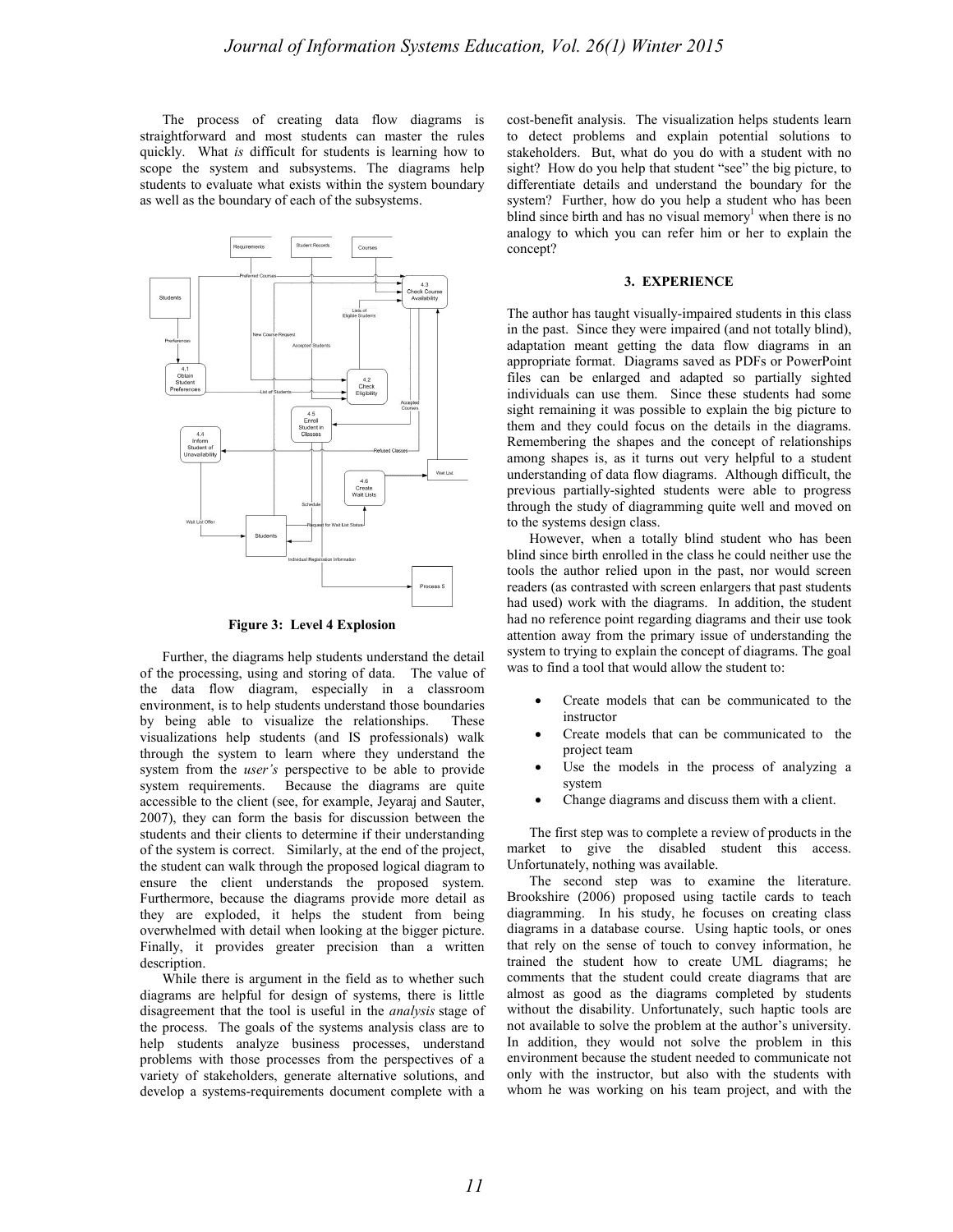external client for whom the students completed the project. Haptic tools would not allow easy communication about the diagrams with non-disabled individuals unless they underwent significant training (which seems to be an unreasonable burden). Finally, these tools require Braille reading, and not all visually impaired students master Braille. In fact, this student did not use Braille to read. Finally, this tool seems to rely upon the user to have a visual memory of circles, arcs and squares, and potential juxtaposition of those symbols. If such shapes and relationships do not mean anything to the student, their use is simply another fact that the student needs to memorize. This student indicated that in past experience trying to learn diagrams, "I felt that I spent more time memorizing those diagrams/graphs than focusing on concepts." This did not seem like a positive step.

Silvia, Pansanato, and Fabri (2010) instead proposes the use of a spreadsheet for creating and reading UML diagrams. In his diagram, he separates the attributes of a use case diagram, including columns for actors, use cases, and relationship types. This approach seems to have potential for the data flow diagrams, especially since the advice of experts from the Missouri Rehabilitation Services for the Blind (a division of the Missouri Department of Social Services) also suggested replacing the diagram with tables. While the concept of using tables is suggested by Silvia, the implementation is unique in this case because the different diagrams convey different information and relationships.

Once the decision was made to use tables, it seemed obvious to implement the tables using Excel. This is a wellused tool in most business curricula (including this University) that would be easy to coordinate for the disabled student and the students in his group, the instructor and the client. Further, it is a tool that is supported using standard disability software, such as screen readers. Using such a tool would allow the student to understand necessary relationships and the data would be in a form other students, the instructor, and clients could understand, thereby fulfilling the four criteria mentioned earlier.

# **4. DESIGNING THE TABLES TO REPRESENT DFDs**

While the concept of a table is an easy one, the question remains how one creates the table to communicate the same information and relationships as the data flow diagram. Clearly there must be ways for enumerating external entities, processes and data stores. In addition, however, there needs to be a way to represent the flows of information between individual pairs of entities, processes and data stores. For example, when examining data flow, the student needs to know both the origin and destination of that flow. That is, he or she needs to understand that a process will use the data after it was transformed by another process.

Consider, for example, the context diagram shown in Figure 1. The student needs to understand what external entities are relevant for the system. In addition, the student needs to understand what flows *from* the external entities *to* the system, and vice versa. Table 1 shows a representation of those flows.

| <b>SOURCE</b><br>(FROM WHAT INPUT)    | <b>SINK</b><br>(TO WHAT OUTPUT)       | <b>DATA FLOW</b>                  |  |  |
|---------------------------------------|---------------------------------------|-----------------------------------|--|--|
| External Entity: Admissions           | <b>Registration Process</b>           | Eligible Student List             |  |  |
| External Entity: Cashier              | <b>Registration Process</b>           | Payment Status                    |  |  |
| External Entity: Departments          | <b>Registration Process</b>           | Schedule Information              |  |  |
| External Entity: Departments          | <b>Registration Process</b>           | Requirements Lists                |  |  |
| External Entity: Financial Aid Office | <b>Registration Process</b>           | Eligible Student List             |  |  |
| External Entity: Physical Facilities  | <b>Registration Process</b>           | <b>Classroom Descriptions</b>     |  |  |
| External Entity: Physical Facilities  | <b>Registration Process</b>           | <b>Classroom Capacities</b>       |  |  |
| External Entity: Students             | <b>Registration Process</b>           | Preferences and Other Information |  |  |
| <b>Registration Process</b>           | External Entity: Cashier              | <b>Registration Status</b>        |  |  |
| <b>Registration Process</b>           | External Entity: Departments          | Reports and Statistics            |  |  |
| <b>Registration Process</b>           | External Entity: Financial Aid Office | <b>Registration Status</b>        |  |  |
| <b>Registration Process</b>           | External Entity: Students             | Class Schedule                    |  |  |
| <b>Registration Process</b>           | External Entity: Faculty              | Class Lists                       |  |  |

**Table 1: Representation of the Context Diagram**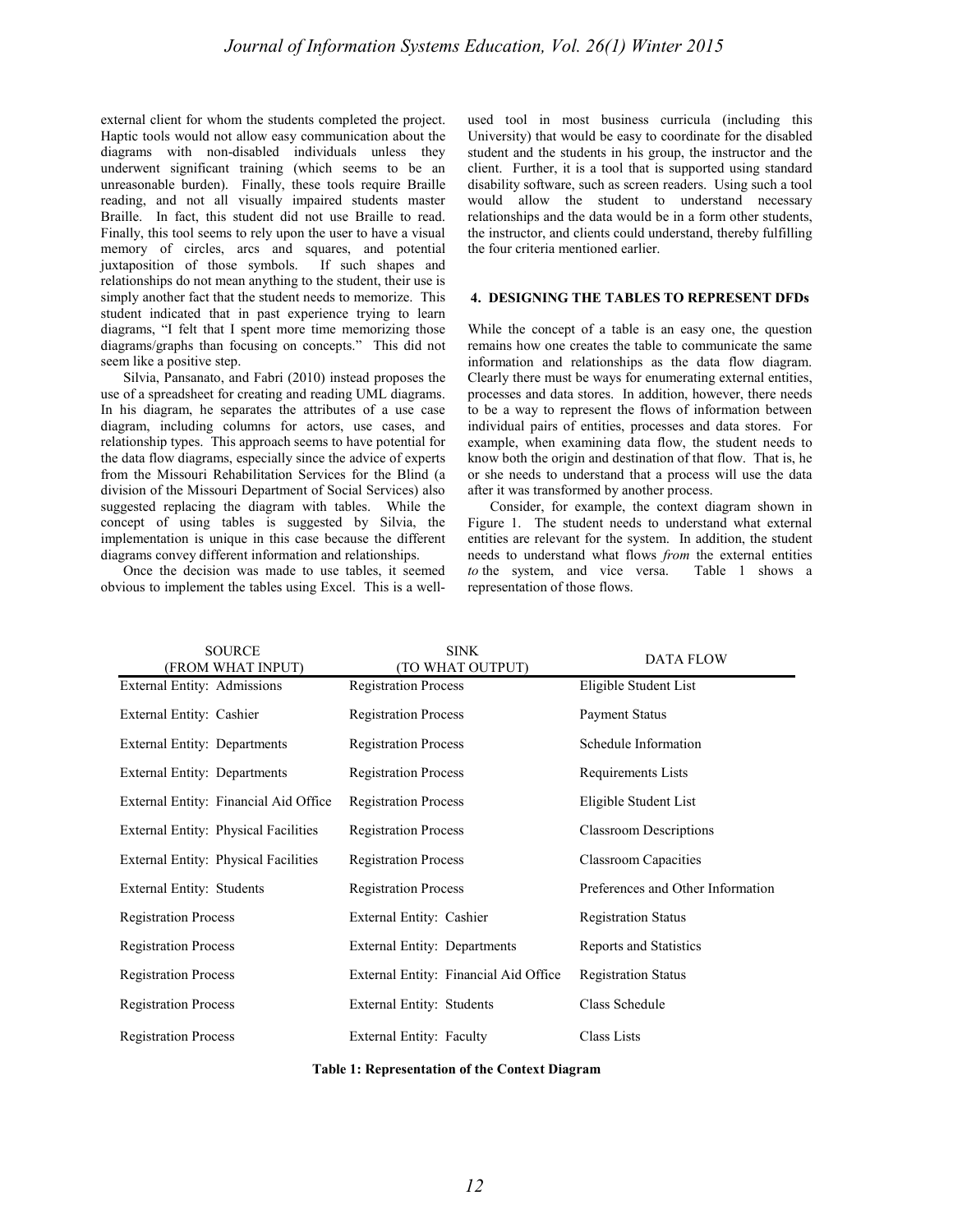The table represents easily the flow of information from external entities to the registration process and vice versa. Context diagrams exist for the purpose of helping the user understand the system's environment, so the left-most column of the table is a list of all the external entities; they are listed alphabetically to allow easy access. Each external entity is named and labeled with the term "external entity" to ensure the user understands they are in the environment. Of course, there is only one process in the context diagram, the whole system, so it does not need a label of its purpose. Each flow into or out of the process is a separate row in the table so the user can track specific requirements through the system. Flows out of the system are also listed in alphabetical order for easy reference. The rightmost column describes the type of information that flows between the system and the external entity. Since the table is an Excel table, a user could sort the list by information flow or order the list in any other way to ensure he or she understands the data.

The next step in the process of understanding the system is to create the Level 0 Diagram. The purpose of this diagram is to enumerate the major subsystems, the flow of information among them, and the flow of information between individual subsystems and the external entities. The graphical representation of this step is shown in Figure 2, and the tabular form of the step is shown in Table 2.

The tabular form of the diagram maintains not only the name of each process, but also the number associated with that name. Since the focus is on the subsystems, all of the activities of a given subsystem are labeled in the first column so the user can study them together. As with the context diagram, the flows are identified by the starting position, labeled the source, and the ending position, labeled the sink, and are in alphabetical order. Each entry also lists the information that flows from source to sink.

Examination of any row, suggests the process column is redundant. For example, in the first row, the first column is identified as Process 1.0 (obtain departmental schedules), and that the information that flows (schedule information) flows *to* Process 1.0. While at first glance they seem redundant, these two entries are not redundant *assuming*  users will sort and examine the data. The premise is that the goal of the Level 0 diagram is to understand the subsystems. Therefore it is necessary to be able to sort the list by subsystem regardless of whether it is a source or a sink. That is not straightforward without the first column. However, if the user wants to later sort the list by the sink (or the source), he or she would not be able to do so without the label in the appropriate column. Since the goal of the tables is to help the user get as close to the understanding that a sighted user gets with a data flow diagram, it is necessary to allow him or her to sort and examine from a variety of different perspectives. Further, it seems as though many difficulties would be solved if the flows were simply labeled with the source and sink information as used in many data repositories, especially old data dictionary formats. So, for example, the last row in Table 2 has the data flow, "Individual Registration Information." Using that format, the flow could be labeled, "4.0-5.0." When this was proposed, it confused the student, and so it was abandoned for the simpler approach.

Following an understanding of the Level 0 Diagram, a student would then begin to explode the sub processes further until:

- Each process is a single decision or calculation or a single database operation, such as retrieve, update, create, delete or read
- Each data store represents data about a single entity such as a customer, employee, product or order
- The system user does not care to see any more detail or when you and other analysts have documented sufficient detail to do subsequent systems development tasks
- No data flow needs to be split further to show that different data are handled in different ways
- The analyst believes that he or she has shown each business form or transaction, computer screen and report as a single data flow
- The analyst believes there is a separate process for each choice on all lowest-level menu options for the system.

Hence, it is necessary to create a table for each of the processes that are exploded. For example, Figure 3 shows the explosion of Process 4 (in Figure 3); Table 3 illustrates that same information.

The conventions for this diagram follow those of the Level 0 Diagram.

#### **5. THE CLASS**

In the Systems Analysis class, data flow diagrams are part of class discussions, homework, exams and projects. Specifically, as individuals, students must fulfill goals 1 and 3 identified in Section 3 by:

- Completing a homework assignment in which the student must create a Context Diagram and Level 0 Diagram from a long paragraph description of a system
- Participating in a class discussion of the homework assignment described above
- Completing a homework assignment in which the student uses the diagram information to create an entry in a data repository associated with a process and data flow in that diagram
- Completing an exam question in which the student must create a Context Diagram and Level 0 Diagram from a long paragraph description of a system.

In addition to those deliverables, students must complete data flow diagrams as part of their group project. Specifically, the student must work with his or her group to fulfil goals 2 and 4 (from Section 3) by:

- Creating data flow diagrams to describe the current functioning of a client's system
- Discussing that data flow diagram while proposing changes in the system for their project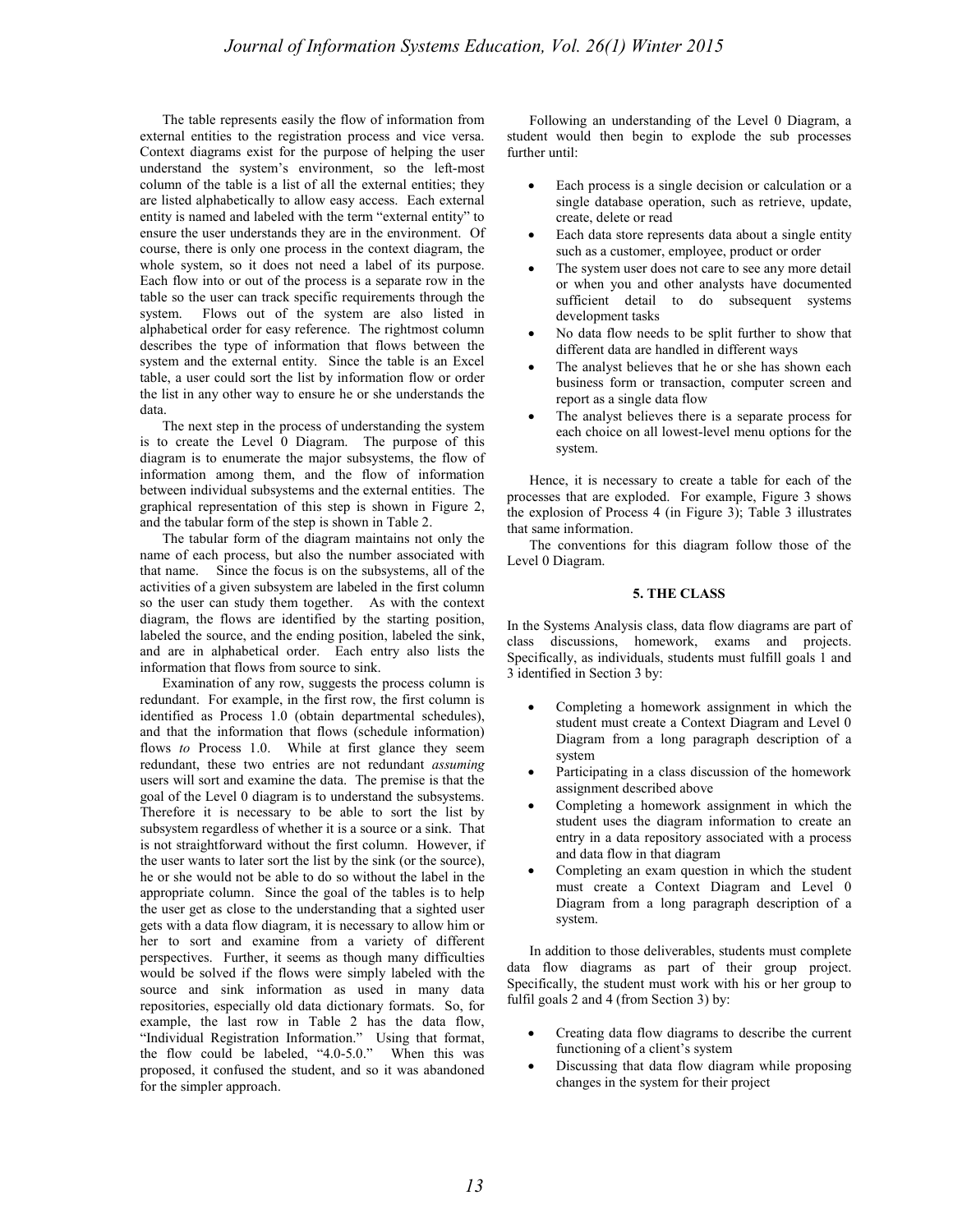# *Journal of Information Systems Education, Vol. 26(1) Winter 2015*

| <b>PROCESS</b>                            | <b>SOURCE</b><br>(FROM WHAT INPUT OR<br>PROCESS) | <b>INTERMEDIARY SINK</b><br>(NEXT PROCESS OR<br>EXTERNAL ENTITY) | DATA FLOW                                   |  |  |
|-------------------------------------------|--------------------------------------------------|------------------------------------------------------------------|---------------------------------------------|--|--|
| 1.0 Obtain Departmental<br>Schedules      | External Entity: Departments                     | 1.0 Obtain Departmental<br>Schedules                             | Schedule Information                        |  |  |
| 1.0 Obtain Departmental<br>Schedules      | 1.0 Obtain Departmental<br>Schedules             | 2.0 Integrate Departmental<br>Schedules                          | Class Information                           |  |  |
| 1.0 Integrate Departmental<br>Schedules   | 1.0 Obtain Departmental<br>Schedules             | 2.0 Integrate Departmental<br>Schedules                          | Class Information                           |  |  |
| 2.0 Integrate Departmental<br>Schedules   | External Entity: Physical Facilities             | 2.0 Integrate Departmental<br><b>Schedules</b>                   | Classroom specifications and<br>capacities  |  |  |
| 2.0 Integrate Departmental<br>Schedules   | 2.0 Integrate Departmental<br><b>Schedules</b>   | 4.0 Enroll Students                                              | <b>Class Schedules</b>                      |  |  |
| 3.0 Determine Eligible<br>Students        | External Entity: Admissions                      | 3.0 Determine Eligible Students                                  | <b>Admitted Student List</b>                |  |  |
| 3.0 Determine Eligible<br><b>Students</b> | External Entity: Cashier                         | 3.0 Determine Eligible Students                                  | Fee Payment Status                          |  |  |
| 3.0 Determine Eligible<br>Students        | Data Store: Current Students                     | 3.0 Determine Eligible Students                                  |                                             |  |  |
| 3.0 Determine Eligible<br><b>Students</b> | 3.0 Determine Eligible Students                  | 4.0 Enroll Students                                              | Eligible Student Lists                      |  |  |
| 4.0 Enroll Students                       | External Entity: Departments                     | 4.0 Enroll Students                                              | Requirements and Procedures                 |  |  |
| 4.0 Enroll Students                       | 2.0 Integrate Departmental Schedules             | 4.0 Enroll Students                                              | Class Schedules                             |  |  |
| 4.0 Enroll Students                       | 3.0 Determine Eligible Students                  | 4.0 Enroll Students                                              | Eligible Student Lists                      |  |  |
| 4.0 Enroll Students                       | External Entity: Cashier                         | 4.0 Enroll Students                                              | List of Students who did not<br>Pay on time |  |  |
| 4.0 Enroll Students                       | External Entity: Financial Aid                   | 4.0 Enroll Students                                              | List of Ineligible Students                 |  |  |
| 4.0 Enroll Students                       | External Entity: Students                        | 4.0 Enroll Students                                              | Preferences                                 |  |  |
| 4.0 Enroll Students                       | 4.0 Enroll Students                              | 5.0 Compile and Distribute<br>Information                        | Individual Registration<br>Information      |  |  |
| 5.0 Compile and Distribute<br>Information | 5.0 Compile and Distribute<br>Information        | External Entity: Faculty                                         | Class Lists                                 |  |  |
| 5.0 Compile and Distribute<br>Information | 5.0 Compile and Distribute<br>Information        | Data Store: Current Semester                                     | <b>Current Semester Data</b>                |  |  |
| 5.0 Compile and Distribute<br>Information | 5.0 Compile and Distribute<br>Information        | External Entity: Cashier                                         | Number of hours for each<br>student         |  |  |
| 5.0 Compile and Distribute<br>Information | 5.0 Compile and Distribute<br>Information        | External Entity: Departments                                     | Reports                                     |  |  |
| 5.0 Compile and Distribute<br>Information | 5.0 Compile and Distribute<br>Information        | External Entity: Students                                        | Schedule                                    |  |  |
| 5.0 Compile and Distribute<br>Information | 4.0 Enroll Students                              | 5.0 Compile and Distribute<br>Information                        | Individual Registration<br>Information      |  |  |

**Table 2: Level 0 Representation**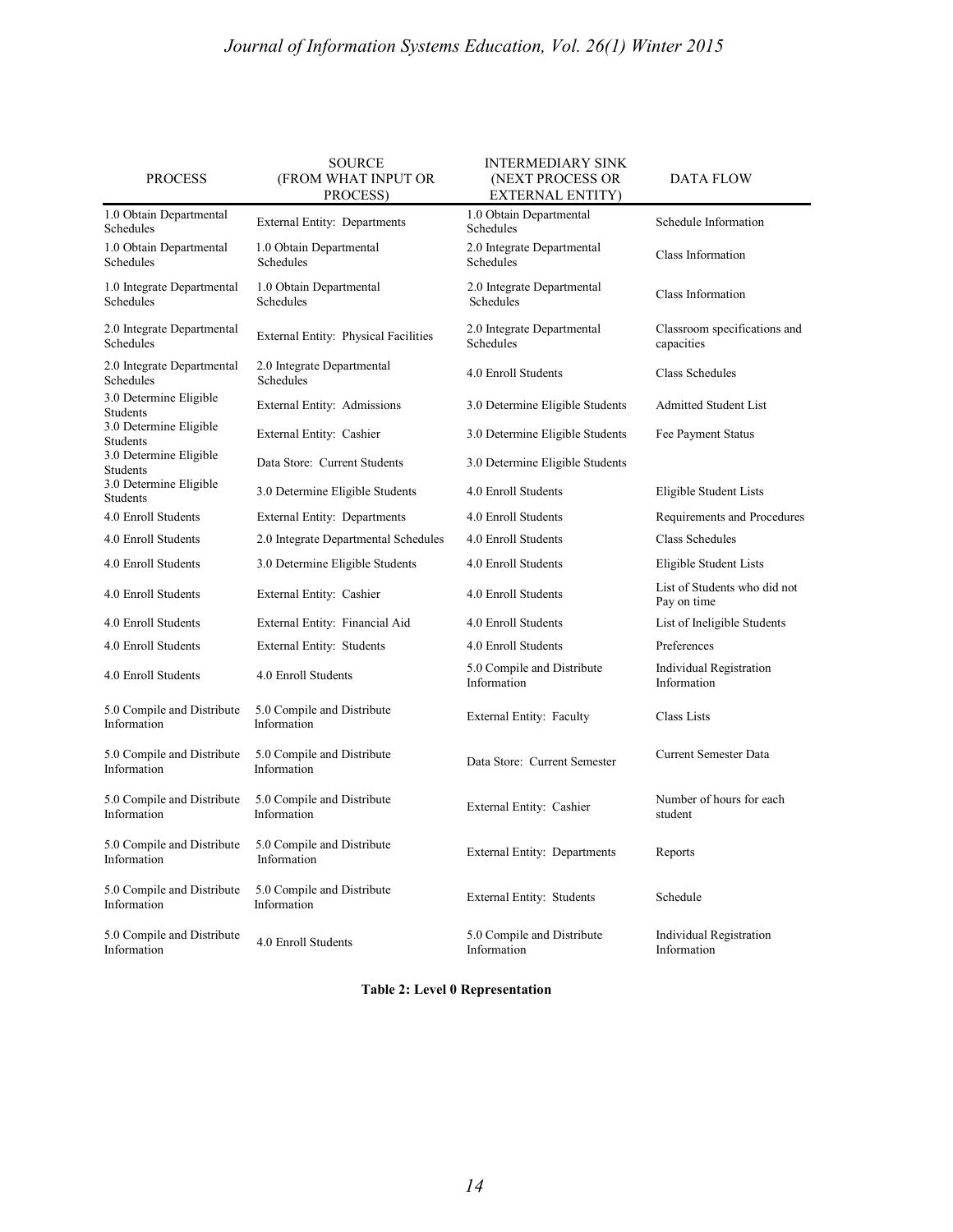# *Journal of Information Systems Education, Vol. 26(1) Winter 2015*

| <b>PROCESS</b>                                   | <b>SOURCE</b><br>(FROM WHAT INPUT OR<br>PROCESS) | <b>INTERMEDIARY SINK</b><br>(NEXT PROCESS OR<br><b>EXTERNAL ENTITY)</b> |                                               |
|--------------------------------------------------|--------------------------------------------------|-------------------------------------------------------------------------|-----------------------------------------------|
| 4.1 Obtain Student                               | <b>External Entity: Students</b>                 | 4.1 Obtain Student Preferences                                          | Preferences                                   |
| Preferences<br>4.1 Obtain Student<br>Preferences | 4.1 Obtain Student Preferences                   | 4.3 Check Course Availability                                           | <b>Preferred Courses</b>                      |
| 4.1 Obtain Student<br>Preferences                | 4.1 Obtain Student Preferences                   | 4.2 Check Eligibility                                                   | List of Students                              |
| 4.2 Check Eligibility                            | 4.1 Obtain Student Preferences                   | 4.2 Check Eligibility                                                   | List of Students                              |
| 4.2 Check Eligibility                            | Data Store: Requirements                         | 4.2 Check Eligibility                                                   | Requirements                                  |
| 4.2 Check Eligibility                            | Data Store: Student Records                      | 4.2 Check Eligibility                                                   | <b>Student Records</b>                        |
| 4.2 Check Eligibility                            | 4.2 Check Eligibility                            | 4.3 Check Course Availability                                           | Lists of Eligible<br><b>Students</b>          |
| 4.3 Check Course<br>Availability                 | 4.1 Obtain Student Preferences                   | 4.3 Check Course Availability                                           | Preferred Courses                             |
| 4.3 Check Course<br>Availability                 | 4.2 Check Eligibility                            | 4.3 Check Course Availability                                           | Lists of Eligible<br><b>Students</b>          |
| 4.3 Check Course<br>Availability                 | External Entity: Students                        | 4.3 Check Course Availability                                           | New Course Request                            |
| 4.3 Check Course<br>Availability                 | Data Store: Courses                              | 4.3 Check Course Availability                                           | Course Schedule                               |
| 4.3 Check Course<br>Availability                 | Data Store: Wait List                            | 4.3 Check Course Availability                                           | Wait List                                     |
| 4.3 Check Course<br>Availability                 | 4.3 Check Course Availability                    | 4.4 Inform Student of Unavailability                                    | <b>Refused Courses</b>                        |
| 4.3 Check Course<br>Availability                 | 4.3 Check Course Availability                    | 4.5 Enroll Students in Class                                            | <b>Accepted Courses</b>                       |
| 4.4 Inform Student of<br>Unavailability          | 4.3 Check Course Availability                    | 4.4 Inform Student of Unavailability                                    | <b>Refused Courses</b>                        |
| 4.4 Inform Student of<br>Unavailability          | 4.4 Inform Student of Unavailability             | External Entity: Students                                               | Wait List Offer                               |
| 4.5 Enroll Students in Class                     | 4.3 Check Course Availability                    | 4.5 Enroll Students in Class                                            | <b>Accepted Courses</b>                       |
| 4.5 Enroll Students in Class                     | 4.5 Enroll Students in Class                     | External Entity: Students                                               | Schedule                                      |
| 4.5 Enroll Students in Class                     | 4.5 Enroll Students in Class                     | External Entity: Process 5                                              | <b>Individual Registration</b><br>Information |
| 4.6 Create Wait Lists                            | External Entity: Students                        | 4.6 Create Wait Lists                                                   | Requests for Wait List<br><b>Status</b>       |
| 4.6 Create Wait Lists                            | 4.6 Create Wait Lists                            | Data Store: Wait List                                                   | Wait List                                     |

#### **Table 3: Level 4.0 Representation**

- Adjusting the data flow diagram to reflect changes, including adding and deleting processes, data flows and stores
- Discussing the completed diagrams with the client to help explain proposed changes in the system.

In those activities that were between the student and the professor, the tables worked well. Success measures varied by activity; since there was only one student involved, strict measures would not be germane. The first use of the tables was during the initial lecture when data flow diagrams were introduced to the class. The professor lectured using the diagram and the visually impaired student followed the discussion using the tables. Success was measured by how easily the student could follow the discussion and understand the goals of the diagram. This measure was reported by the student, and secondarily measured by the number and types of questions asked of the instructor after the class. In this case, the student reported that he could follow the development of the drawing by following the tables he had received earlier. He asked few questions after class, and none associated with the functionality of the tables.

The second measure was the student's ability to complete the homework assignments successfully. The assignments consisted of a long paragraph description of a system for which students were to create a data flow diagram; the visually impaired student created tables instead of the diagram, but needed to convey the same information as the other students. Success for the experimental student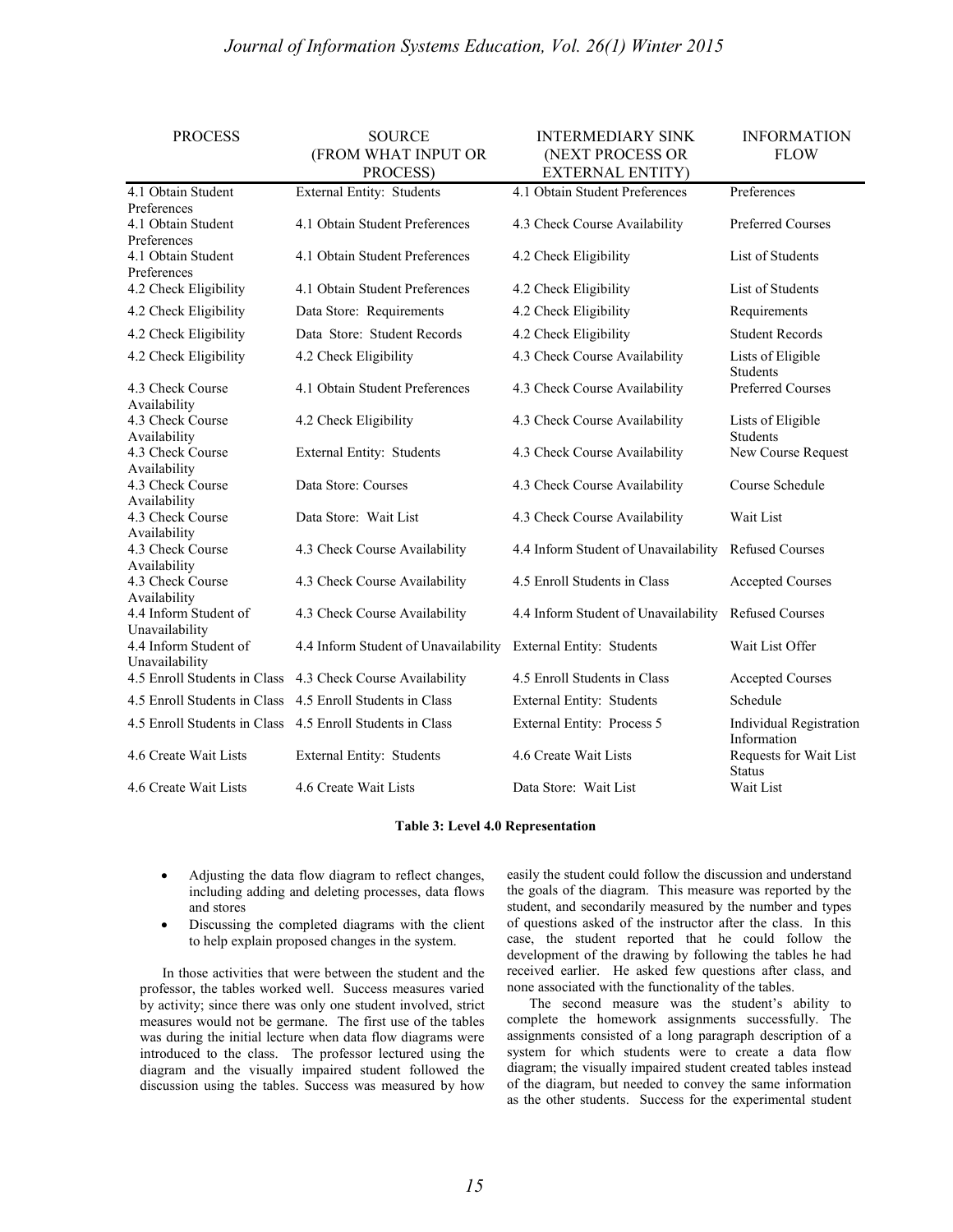meant that after reading the description of a system, he could identify the scope of the system successfully by naming the processes, external entities, and data stores of the system, and the flows of information among them. This information needed to be put into the table so that not only were the specific components named, but also their interrelationships were represented. As one might expect he, like many of the other students in the class, had difficulty understanding what was inside and outside of the system for the first homework assignment. This student identified and properly labeled a greater number of processes correctly than did the average student and correctly identified the boundary for the system, as indicated by correctly identifying the external processes. He correctly identified and labeled a greater number of flows than did the average student. The student did have a problem of balancing the level of abstraction of the processes on the Level 0 Diagram, as did approximately half of the class. Said differently, the student had fewer errors in his depiction than the majority of the sighted students in the class. The student seemed able to follow the class discussion of the homework and understand where he had difficulties.

A later assignment required him to read "the data flow diagram" (in his case, actually the table relating to it) and create an appropriate data repository entry that reflected the information in the diagram. The student was able to complete this assignment successfully as well. Further, he did almost perfectly on data flow diagram questions on the exam suggesting that he had mastered the table representation of both the individual components (e.g., processes) and the interrelationships among them.

These measures, considered together, were thought of as instructor-student communication about data flow diagrams. Since there was successful communication of the concepts and the case-specific information, this instructor-student communication was considered successful.

After the class, the student identified the tables as "helpful for systems analysis." Why did it work? It is hypothesized that the tables provide the student an efficient mechanism for understanding the dynamics of the system. The student explained that the tables provided him with an alternative way to understand and explain the *information*, not just an effort to explain diagrams, especially since the diagrams themselves did not mean anything to him. In other words, they helped him understand the concept *efficiently* because he did not need to spend energy trying to understand the concept of the diagram at the same time as understanding the system structure.

As an interesting side note, it should be highlighted that two of the more driven sighted students in the class, upon seeing the tables, decided to create the tables in addition to the diagrams for the homework assignments. They completed both the diagram and the table correctly. When queried, both students reported that using the table representation helped them in understanding the graphical representation. This was not pursued. However, it suggests that in addition to making DFDs accessible to blind students the tables might be a tool that could help students with varied learning styles master the concepts.

The project component, however, which required student-student communication using the tables, was not deemed successful. The overarching goal of the (class) project is for the students to work together to solve a real business problem. From the perspective of the data flow diagrams that means that the blind student could work with his colleagues to develop data flow diagrams to describe the current functioning of a client's system and to be able to adjust them to reflect changes associated with the solution proposed by the group. Other students in the group were not willing or able to move back and forth between the table and the graphical representations. The blind student, like the other students in the group, worked alone to create draft data flow diagrams for discussion. However, the other students were not willing to take the time to read his table or to explain their diagrams. Later when there was a proposed system, they simply worked on the data flow diagrams without consulting the blind student. Needless to say, the students interacted with the client using the graphical diagrams, not the table version.

There are three possible explanations for this. First, it is possible that his teammates did not understand the tabular form of the data flow diagram. This seems unlikely since there were two students not involved with the team (and who never received training) who mastered it. Further, the students never said they were confused or asked for help. Second, it is possible that the students did not want to go through the additional work to create both the diagrams and the tables. This seems quite likely since it takes a fair amount of work to create the tables. The third possibility is that communication about the data flow diagrams was dysfunctional in the group. This also seems likely since the group generally did not meld well despite efforts to steer the group in a better direction. Not surprisingly, the disabled student was frustrated by the experience. In fact, after the student completed the class and his degree, he reported:

I am noticing a drastic improvement out in the real world, compared to college. People are actually tolerant of my needs, such as the use of adaptive technology. If and when I run into things that are visual, they are willing to work *as a team* [emphasis added] to help me resolve the issues. A scenario is described below.

Company A [corporate name excised] uses SQL Developer primarily for executing queries against databases. It turned out that this program was not designed with accessibility in mind, which was revealed after hours of research and struggles with the JAWS for Windows screen reader. I informed my team of the situation, and they contacted the appropriate individuals, as well as taking time out of their busy schedules, to see what was displayed on my screen, as I was having trouble. In courses like analysis and design, my team would have chosen to avoid the situation, because it appeared that they were intolerant of my needs, as mentioned above, which is what may have caused some of my problems, now that I look back.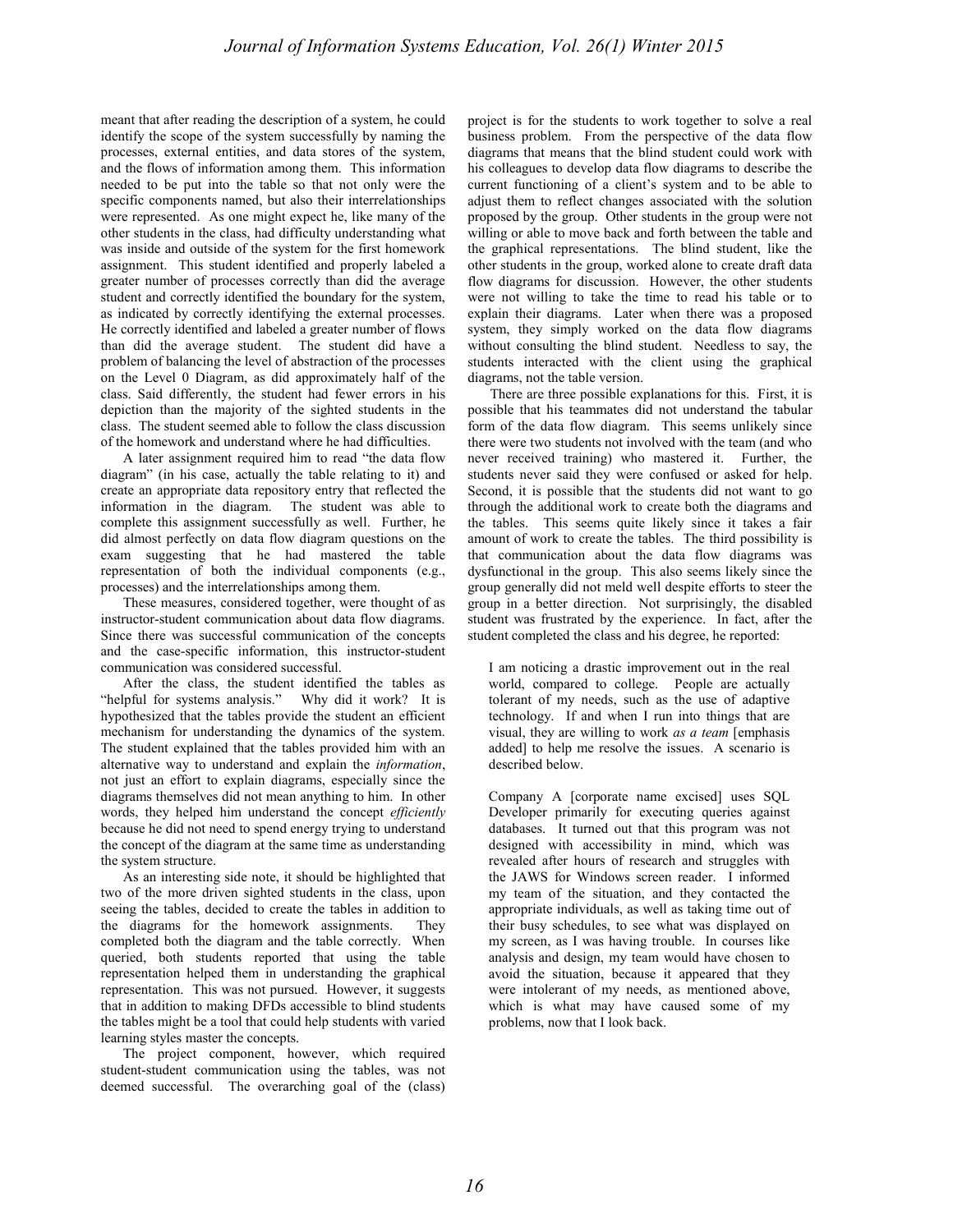# **6. REFLECTIONS**

After using the tables for a semester, it is important to reflect upon what might be done differently the next time they are needed. First and foremost is the need for training. The disabled student, who had no choice but to use the tables, had an incentive to learn them on his own. However, the other members of his group did not have that incentive and did not perceive there was a benefit to them of the whole group perceiving the same view of the system. One can hope that the next time would bring with it a more functional team, but it is not good to depend on that. So, it would be better for the instructor to cover the tables with the drawing of the data flow diagram to the entire class with the possibility that it could be on the exam. The visually disabled student would benefit because he or she would be able to participate fully in the project. The incentive to potential team members to learn about the table-based data flow diagram information is the possibility of points on an exam. In addition, some sighted students might understand the table-driven approach because of their preferred learning style or because the two formats reinforce one another. Finally, a societal benefit would be to increase the sensitivities of the other students about working with a visually disabled colleague, and seeing how accommodations might be made.

A student might have had more success navigating the tables if the external entities and data stores were numbered in addition to processes. This seems reasonable to add to the tables. In fact, early data flow diagrams did number the external entities and data stores to tie them to data repository entries. If such numbers were added, the entry would continue to need some identifier, such as the "External Entity" or perhaps just an abbreviation "E" followed by a number. So, for example, "External Entities: Students" might be replaced by "E1: Students" or "External Entity 1: Students," and "Data Store: Courses" might become "DS 1: Courses" or "Data Store 1: Courses." If these were added, then the Information Flows could also be identified with the source and sink of the information. So, in Table 3, the "Preferences" in the first line of the table could be replaced by "E1-4.1 Preferences." Future users of the diagram might experiment with entity numbering to determine if it is helpful and does not cause distraction in the use of the tables.

# **7. ALTERNATIVES**

Although the researcher did not find previous research to help plan for the student described herein, there was prior research addressing the needs of visually impaired students in constructing and using data flow and other systems engineering diagrams (see, for example, Bennett, 2002; Blenkhorn and Evans, 1994; Blenkorn and Evans, 1998; and King et al., 2004). In much of this previous research, the focus is on providing a tool that substitutes touch and/or hearing for sight to replicate the information in a data flow diagram. For example, some researchers attempt to provide haptic systems engineering diagrams. So, rather than seeing a diagram with their eyes, users are able to touch a pattern of symbols, and/or receive verbal descriptions of what was in front of them. Alternatively, Bennett (2002) creates the "Kevin System" that uses "earcons" (the audio equivalent of an icon), positioning presentation and verbal descriptions to convey the information about the hierarchy of symbols, and the content represented therein. Blenkhorn and Evans (1998) use a touch window and speech synthesizer connected to a workstation with custom software. Their system requires users to interrogate the database to determine system relationships. Rigas and Alty (1997) used only an audio representation of the data in the diagram. Each of these tools was evaluated in a laboratory setting, but they do not seem to be available for general use today. While such tools might provide substantial benefit to the visually impaired student, it is impractical to expect a faculty member to create such a system in the short period of time between when he/she learns about the disabled student enrolling in the class and when the tool would be needed.

What is central to all of these applications, however, is that the researchers used  $N^2$  Charts to convey the information to users. The question to consider is which of these two representations,  $N^2$  Charts or Excel-based Tables, conveys information better for the visually- impaired student.

The processes, 4.1 through 4.6 are on the diagonal and the border for the processes are highlighted for ease of reading. Those flows above the diagonal are read from the row to the column in a left-right direction. Flows *from* a process are listed in the row of the beginning process and the column of the ending process. So, for example, the flow "list of students" flows from Process 4.1 (obtain student preferences) and ends at Process 4.2 (check eligibility). Flows below the diagonal are read from the row to the column in a right-to-left direction. The flow, "information about wait list" flows *from* Process 4.6 (create wait list) because it is in the sixth row. It flows *to* Process 3 (check course availability) because it is in the third column.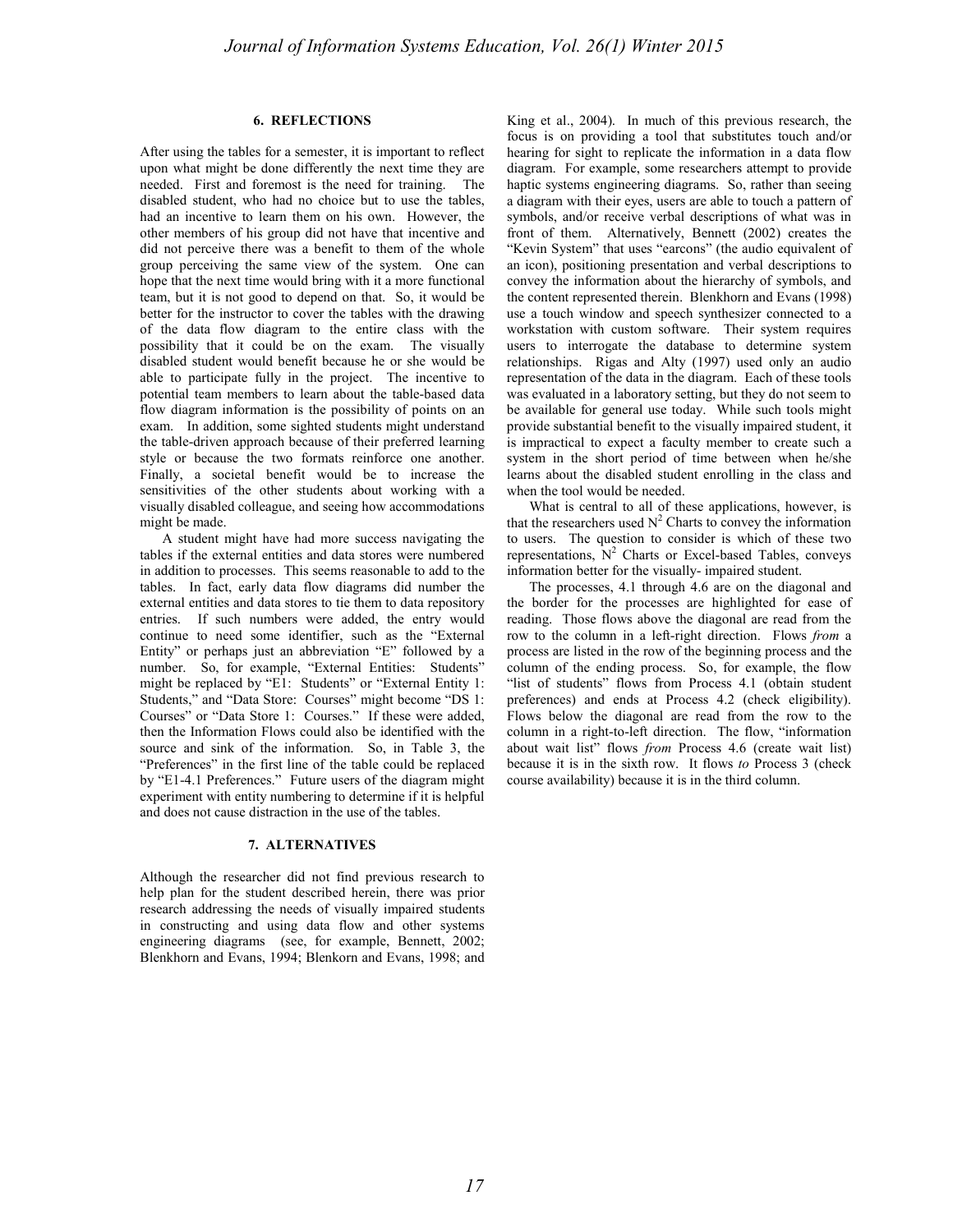| 4.1<br>Obtain student<br>preferences | List of students            | Preferred<br>courses                |                                               |                                     |                             |
|--------------------------------------|-----------------------------|-------------------------------------|-----------------------------------------------|-------------------------------------|-----------------------------|
|                                      | 4.2<br>Check<br>eligibility | List of eligible<br>students        |                                               |                                     |                             |
|                                      |                             | 4.3<br>Check course<br>availability | Refused classes                               | Accepted<br>courses                 |                             |
|                                      |                             |                                     | 4.4<br>Inform student<br>of<br>unavailability |                                     |                             |
|                                      |                             |                                     |                                               | 4.5<br>Enroll student<br>in classes |                             |
|                                      |                             | Information<br>about wait list      |                                               |                                     | 4.6<br>Create wait<br>lists |

**Table 4: N2 Chart Representation of Figure 3**

The examples of the  $N^2$  Chart found in the literature have neither external entities nor data stores in the discussion of their tools. One presumes both external entities and data stores would also be listed on the diagonal, so the representation of Figure 3 shown in Table 4, should be appended as shown in Table 5. However, when external entities and data stores are appended, the table gets large very quickly and becomes difficult to fit on a written page (as shown in Figure 5), or even on many computer screens. The  $N^2$  Chart becomes difficult both for the sighted users to follow along and perhaps also for the screen reader to interpret the matrix. In turn, this would make discussion of the data flow diagram with either team-mates or clients difficult. In fact, researchers (e.g., Bennett, 2002) argue that the  $N^2$  Charts are not efficient in their representation of a data flow diagram.

In terms of maintenance, this writer would argue that for large systems, the proposed data table created in Excel would provide a solution that is easier to control and maintain than the  $N^2$  Chart. Further, if the process of conversion between the graphical representation and the  $N^2$  Chart were automated, the system would need to maintain data in tables similar to those proposed for this project. Even those who proposed the  $N^2$  Chart recognize that the method does not provide informational equivalence of the data flow diagram. Further, because of the size of the table, there was difficulty with moving focus from some processes to others (Bennett, 2002).

# 8. **CONCLUSIONS**

At the beginning of the semester, the instructor tried to find examples of what people had done in teaching data flow diagrams to the visually impaired and found very little with which to address the problem. It was frustrating not to have a methodology or even a path to follow yet faculty are charged to accommodate students. This paper is a starting point for the next person faced with this situation. The author encourages any reader who uses this approach to share experiences widely, to improve the approach for others.

While the approach worked for this student, one cannot prove the benefits of anything through a sample size of one. It is not possible to determine if the successes and challenges are generalizable to other students. However, the numbers of totally blind students in IS are small. Only about .3% of all college students have a vision disability and only some of those have total blindness. Even if 5% of those students go into Information Systems (a high estimate), it is unlikely that readers will have many experiences with a totally blind student. So, the second reason for this paper is to encourage other IS faculty to try this approach and share its results; perhaps with enough one-student samples taken together, we can determine the overall effectiveness of using tables to represent data flow diagrams.

Finally, this example could provide a template for the software industry if it attempts to address the problem of visually impaired user accessibility. Such a tool could allow team members to view either a graphical or tabular version, and automatically change *both* versions simultaneously, which might help teams communicate better.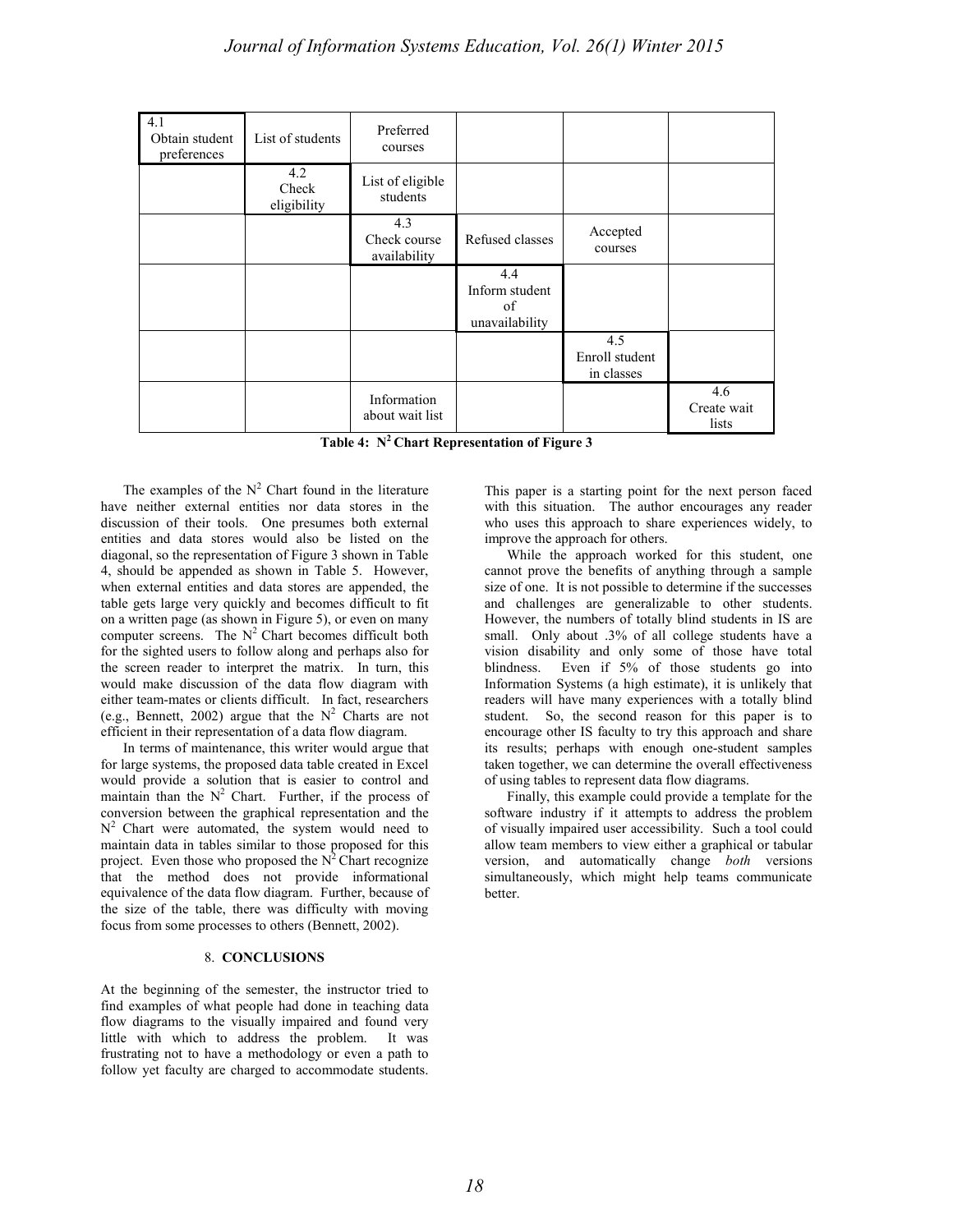| 4.1<br>Obtain<br>student<br>preference | List of students            | Preferred<br>courses                             |                                                                             |                                        |                                                  |                    |                                      |                |                |
|----------------------------------------|-----------------------------|--------------------------------------------------|-----------------------------------------------------------------------------|----------------------------------------|--------------------------------------------------|--------------------|--------------------------------------|----------------|----------------|
|                                        | 4.2<br>Check<br>eligibility | List of<br>eligible<br>students                  |                                                                             |                                        |                                                  |                    |                                      |                |                |
|                                        |                             | 4.3<br>Check<br>course<br>availability           | Refused<br>classes                                                          | Accepted<br>courses                    |                                                  |                    |                                      |                |                |
|                                        |                             |                                                  | 4.4<br>Inform student<br>of<br>unavailability                               |                                        |                                                  |                    |                                      |                |                |
|                                        |                             |                                                  |                                                                             | 4.5<br>Enroll<br>student in<br>classes |                                                  |                    |                                      |                |                |
|                                        |                             | Info about<br>wait list                          |                                                                             |                                        | 4.6<br>Create<br>wait lists                      |                    |                                      |                |                |
| Preference                             |                             | New course                                       | Wait list offer                                                             | Schedule                               | for wait<br>list                                 | $E1$ :<br>Students |                                      |                |                |
|                                        | Requirements                |                                                  |                                                                             |                                        |                                                  |                    | DS1:<br>Stu<br>record                |                |                |
|                                        | Accepted<br>students        |                                                  |                                                                             |                                        |                                                  |                    |                                      | DS2:<br>course |                |
|                                        |                             | Course<br>information<br>$T = 11.5$ $T^2$ $C1.1$ | <b>Contract Contract Contract Contract</b><br>$\mathbf{c}$ and $\mathbf{c}$ |                                        | $\sim$ $\sim$ $\sim$ $\sim$ $\sim$ $\sim$ $\sim$ |                    | $\mathbf{I} \mathbf{D}$ $\mathbf{A}$ |                | DS3:<br>course |

**Table 5: N2 Chart Representation of Figure 3 with External Entities and Data Stores**

# **9. ACKNOWLEDGEMENTS**

The author wishes to thank the reviewers for their helpful suggestions and encouragement.

# **10. ENDNOTES**

<sup>1</sup> The experience of visual memory is the function through which individuals remember the visual-spatial location of objects (Berryhill, 2008). In this context, it allows users to remember the hierarchy of diagrams and the relationship among processes on a given diagram.

# **11. REFERENCES**

- Bennett, D.J. (2002). Effects of Navigation and Position on Task When Presenting Diagrams to Blind People Using Sound, in Hegarty, M., Meyer, B., & Narayanan, N. (eds.) *Diagrammatic Representation and Inference*, Berlin: Springer.
- Berryhill, M. (2008). Visual Memory and the Brain, Presented at the *Vision Sciences Society*, Naples, FL. Retrieved March 11, 2015, from [http://www.visionsciences.org/symposia2008\\_4.ht](http://www.visionsciences.org/symposia2008_4.html) [ml.](http://www.visionsciences.org/symposia2008_4.html)
- Blenkhorn, P. & Evans, D.G. (1994). A Method of Access to Computer Aided Software Engineering (CASE) Tools for Blind Software Engineers, in Zagler, W.K., Bushby, G., & Wagner, R.R. (eds.) *Computers for Handicapped Persons*, Berlin: Springer-Verlag, 321-328.
- Blenkhorn, P. & Evans, D.G. (1998). Using Speech and Touch to Enable Blind People to Access Schematic Diagrams. *Journal of Microcomputer Applications,* 21, 17-29.
- Brookshire, R.G. (2006). Teaching UML Database Modeling to Visually Impaired Students. *Issues in Information Systems*, 7, 98-101.
- Donker, H., Klante, P., & Gorney, P. (2002). The Design of Auditory User Interfaces for Blind Users, in *Proceedings of the 2nd Nordic Conference on Human-Computer Interaction*, Arhus, Denmark
- Gane, C. & Sarson, T. (1979). *Structured Systems Analysis: Tools and Techniques*. Englewood Cliffs, NJ: Prentice-Hall, Inc.
- Hatley, D.J. & Pirbhai, I.A. (1987). *Strategies for Real-Time System Specification*. New York: Dorset House Publishing.
- Jeyaraj, A. & Sauter, V.L. (2007). Experienced vs. Novice Use of Diagramming Tools*. Communications of the ACM*, 14(3), 62-67.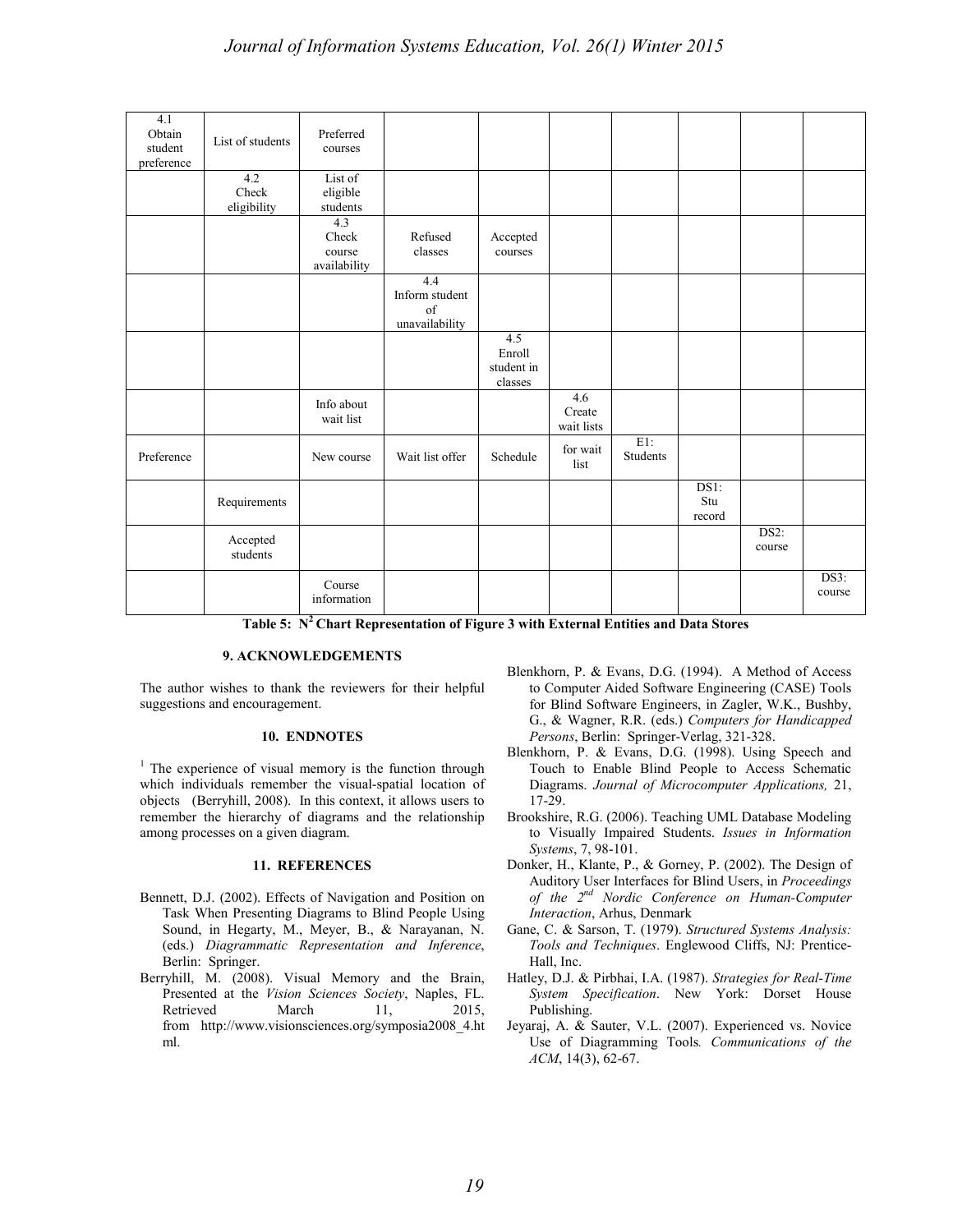- King, A., Blenkhorn, P., Crombie, D., Dijkstra, S., Evans, G. & Woods, J. (2004). Presenting UML Software Engineering Diagrams to Blind People, in K. Miesenberger et al. (eds.), *ICCHP 2004, LNCS 3118*, 522-529.
- Ladner, R.E. (1989). Computer Accessibility for Federal Workers with Disabilities: It's the Law. *Communications of the ACM,* 32(8), 952-956.
- Luque, L., Veriscimo, E.S., Pereira, G.C., & Filgueiras, L.V.L. (2014). Can We Work Together? On the Inclusion of Blind People in UML Model-Based Tasks, in Langdon, P. M., Lazar, J., Heylighen, A., & Dong, H. (eds.) *Inclusive Designing: Joining Usability, Accessibility, and Inclusion,* Switzerland: Springer International Publishers, 223-233.
- Raue, K. & Lewis, L. (2011). *Students with Disabilities at Degree-Granting Postsecondary Institutions* (NCES 2011-018). U.S. Department of Education, National Center for Education Statistics. Washington, DC: U.S. Government Printing Office.
- Rigas, D.I. & Alty, J.L. (1997). The Use of Music in a Graphical Interface for the Visually Impaired, in Howard, S., Hammond, J., & Lindegaard, E. (eds.) *Proceedings of the Interact '97, The International Conference on Human-Computer Interaction* (Sydney), London: Chapman and Hall, 228-235.
- Silvia, C.E., Pansanato, L.T., & Fabri, J.A. (2010). Ensinando Diagrammas UML para Estudantes Cegos, in *Proceedings of the 26th Latin American Informatics Conference*, Asunción, Paraguay.
- U.S. Department of Education, National Center for Education Statistics (2012). 2011-12 *National Postsecondary Student Aid Study* (NPSAS: 12). Retrieved March 9, 2015, from http://nces.ed.gov/programs/digest/d13/tables/dt13\_311. 60.asp.
- Yourdon, E. & Constantine, L.L. (1979). *Structured Design.*  Englewood Cliffs, NJ: Prentice-Hall, Inc.

# **AUTHOR BIOGRAPHIES**

Vicki L. Sauter is Professor of Information Systems at



University of Missouri - St. Louis. She holds a BSIE, MS and PhD in Systems from Northwestern University. Her research is in the areas of decision support / business intelligence, and systems analysis and design. Her current research interests include system development methodologies, visualization design, and trends of women in

computing. She is author of the books, *Decision Support Systems for Business Intelligence* (John Wiley), and *You're Never Too Old to Surf: A Senior's Guide to Safe Internet Use,* as well as many journal publications. Dr. Sauter regularly teaches systems analysis and business intelligence at the undergraduate and graduate levels.